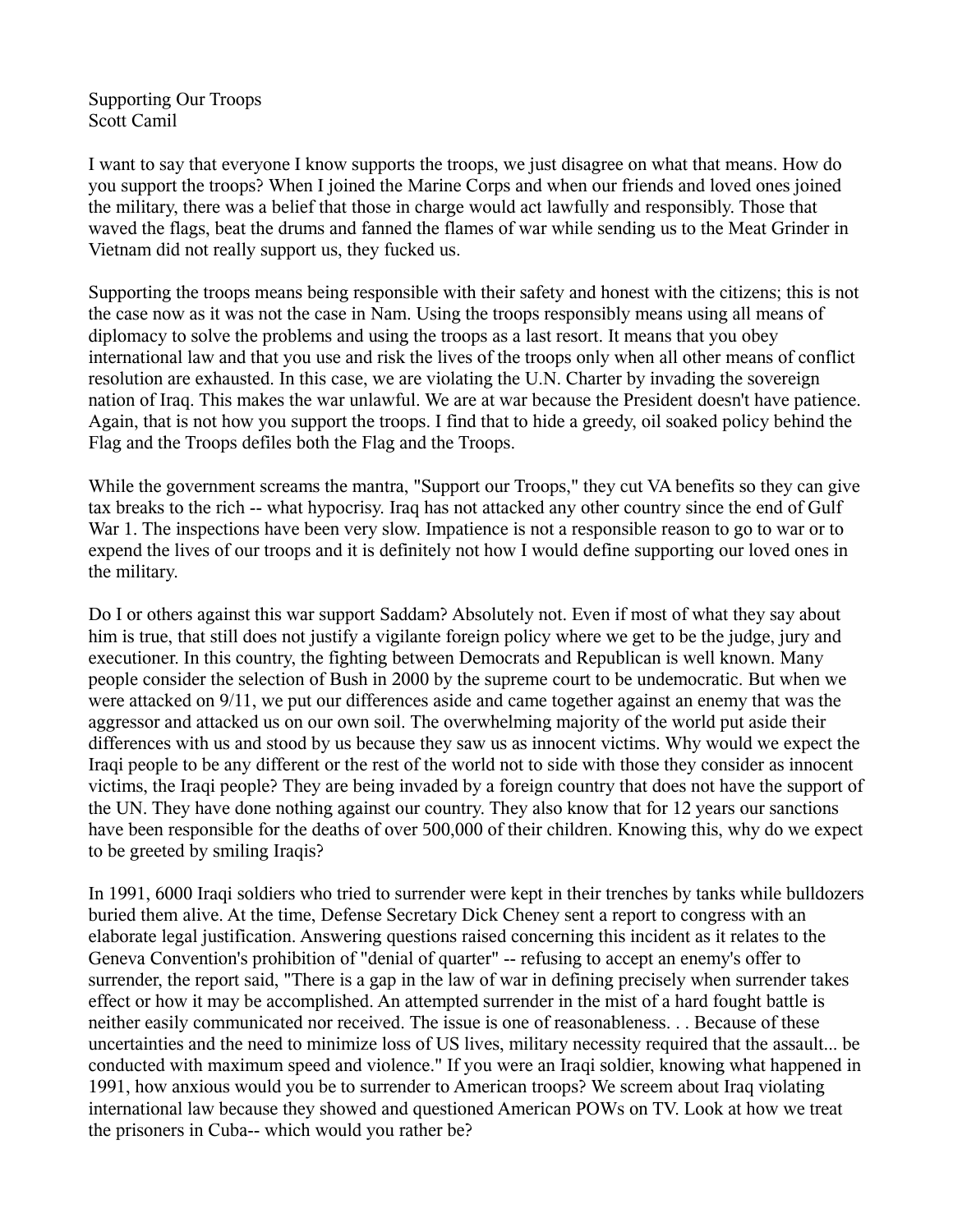In Vietnam, we had the fire power and the technology. We did not understand the culture and in the end, the only way we could have prevailed would have been to kill everyone in the North and South that did not agree with us. There was no way that they could fight us on our terms and have a chance against us, so they improvised and fought a guerrilla war. In 1991, the Iraqis got their butts kicked trying to fight conventionally ( actually, trying to run from our fire power). If they have any smarts at all, they know they can't win conventionally so they are fighting on their own terms. That puts the US troops in the position of trying to destroy the will of the Iraqis to resist by knocking out their leadership and convincing the people that we are really the good guys ( winning their hearts and minds). I remember when we used to say, "Grab them by the balls and their hearts and minds will follow." I know that this concept will not work.

Because we decided to invade Iraq against and without world support, we are now in the position of trying to limit civilian casualties for fear of losing the support of the Iraqi people and the people who did support our action. This puts our Troops between a rock and a hard place. We all know that the US can be victorious in the sense of rooting out and killing those in leadership and the military, but it also means that our troops will be there a long time and will never be able to trust those who lose loved ones and see us as occupying their land for their oil.

Being ashamed and appalled that our government is Violating international law and the Constitution is not wrong or anti American. As citizens in a democracy protected by the Constitution, We The People are the Highest Authority. The President, the Congress and the Supreme Court are all Public servants. We are the employers and they are the employees. The legitimacy of their power is derived from our acquiescence. Without our acquiescence, they have no legitimate authority. It is our duty to hold them responsible and to punish them when they go awry. In a Democracy, legitimate power has to come from the people. It is our duty to control our government.

I love America. What this means to me is that I love the Rights that we are guaranteed under the Constitution and without them we are no different than any place else. We must defend them against the attack they are now under. We know from the past that a classic tactic of our government has always been to infiltrate peaceful groups and then do acts of violence in order to discredit those with other ideas. Under Homeland Security, the Patriot Act and with the whittling away of Constitutional Rights by this administration which came to power illegitimately, there is no telling what is really being done by whom.

The press used to be considered the fourth branch of government in the sense that it was objective and helped to insure that the checks and balances in our Constitution were working. This is no longer the case and because the corporate media has now become the propaganda arm of the U.S. government, it is imperative that we support independent media. It sickens me the way the press treats this war as entertainment -- war, the new reality TV. I could hardly believe my ears listening to the media complaining about "Where is this Shock and Awe that we were promised," " this war is promised to be the most spectacular ever seen." The corporate media sells U.S. Imperialistic policy, doesn't ask the hard questions and treats this war as a sporting event. With the press now embedded, there is no independence; war policy and the press are one and the same -- it's all about access and image.

Recognizing that most of the world considers Bush more of a threat to world peace and stability than Saddam is a fact. It seems strange to me that we are more worried about Saddam than his neighbors are. When he was our ally in the war against Iran, we were fine with his conduct. One of the most dangerous possible outcomes of this aggressive foreign policy has to do with Bush and his lack of